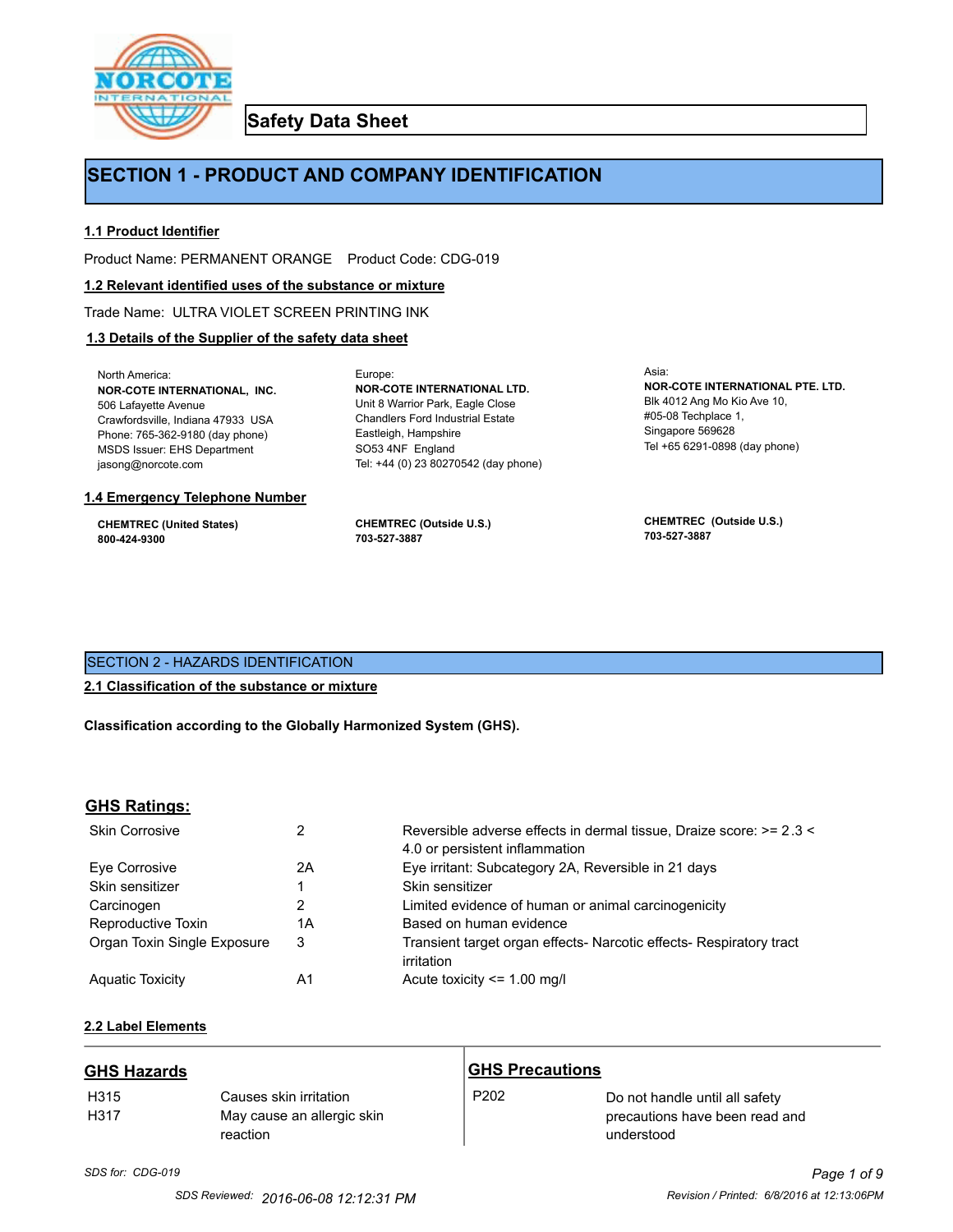| H319                                                | Causes serious eye irritation    | P261             | Avoid breathing                                                      |
|-----------------------------------------------------|----------------------------------|------------------|----------------------------------------------------------------------|
| H335                                                | May cause respiratory irritation |                  | dust/fume/gas/mist/vapours/spray                                     |
| H336                                                | May cause drowsiness or          | P273             | Avoid release to the environment                                     |
|                                                     | dizziness                        | P <sub>280</sub> | Wear protective gloves/protective                                    |
| H351                                                | Suspected of causing cancer      |                  | clothing/eye protection/face protection                              |
| H360<br>May damage fertility or the<br>unborn child |                                  | P362             | Take off contaminated clothing and<br>wash before reuse              |
| H400                                                | Very toxic to aquatic life       | P302+P352        | IF ON SKIN: Wash with soap and water                                 |
|                                                     |                                  | P304+P340        | IF INHALED: Remove victim to fresh air                               |
|                                                     |                                  |                  | and keep at rest in a position                                       |
|                                                     |                                  |                  | comfortable for breathing                                            |
|                                                     |                                  | P305+P351+P33    | IF IN EYES: Rinse continuously with                                  |
|                                                     |                                  | 8                | water for several minutes. Remove                                    |
|                                                     |                                  |                  | contact lenses if present and easy to                                |
|                                                     |                                  |                  | do - continue rinsing                                                |
|                                                     |                                  | P308+P313        | IF exposed or concerned: Get medical<br>advice/attention             |
|                                                     |                                  | P333+P313        | If skin irritation or a rash occurs: Get<br>medical advice/attention |

#### **Danger**



**EMERGENCY OVERVIEW:** Product is a liquid with mild acrylic odor that may be harmful if inhaled or swallowed. Product may cause serious damage to eyes, allergic skin reactions and irritation to respiratory system. Avoid breathing vapors. Avoid spillage to sewers or waterways.

#### **ROUTES OF ENTRY:** Dermal, Inhalation, Ingestion

**ACUTE HEALTH EFFECTS:** Irritant to skin, eyes and respiratory tract. Effects may be delayed for several hours. None Known

**Skin Contact:** Potential irritant and can cause allergic skin reaction. Repeated or prolonged contact may cause sensitization.

**Eye Contact:** Liquid, vapors, or mists may cause eye irritation. Protect eyes from repeated or prolonged contact.

**Ingestion:** May be harmful if swallowed. Gastrointestinal tract irritation may result.

**Inhalation:** May be harmful if inhaled. May cause irritation to upper respiratory tract upon prolonged or repeated inhalation.

## **Effects of Overexposure**

## **MEDICAL CONDITIONS AGGRAVATED BY EXPOSURE:** Repeated and prolonged overexposure may increase the potential for adverse health effects.

**CHRONIC HEALTH EFFECTS:** No additional information

## SECTION 3 - COMPOSITION / INFORMATION ON INGREDIENTS

#### **3.2 Mixtures**

\*Note: The exact concentrations of the below listed chemicals are being withheld as a trade secret

| <b>Chemical Name</b>         | <b>Percent</b><br>Weiaht | CAS#       | EC No.    | Classification (GHS)      |
|------------------------------|--------------------------|------------|-----------|---------------------------|
| 1.6-Hexanediol<br>diacrylate | $130.00 - 40.00 %$       | 13048-33-4 | 235-921-9 | H315, H319.<br>H317, H400 |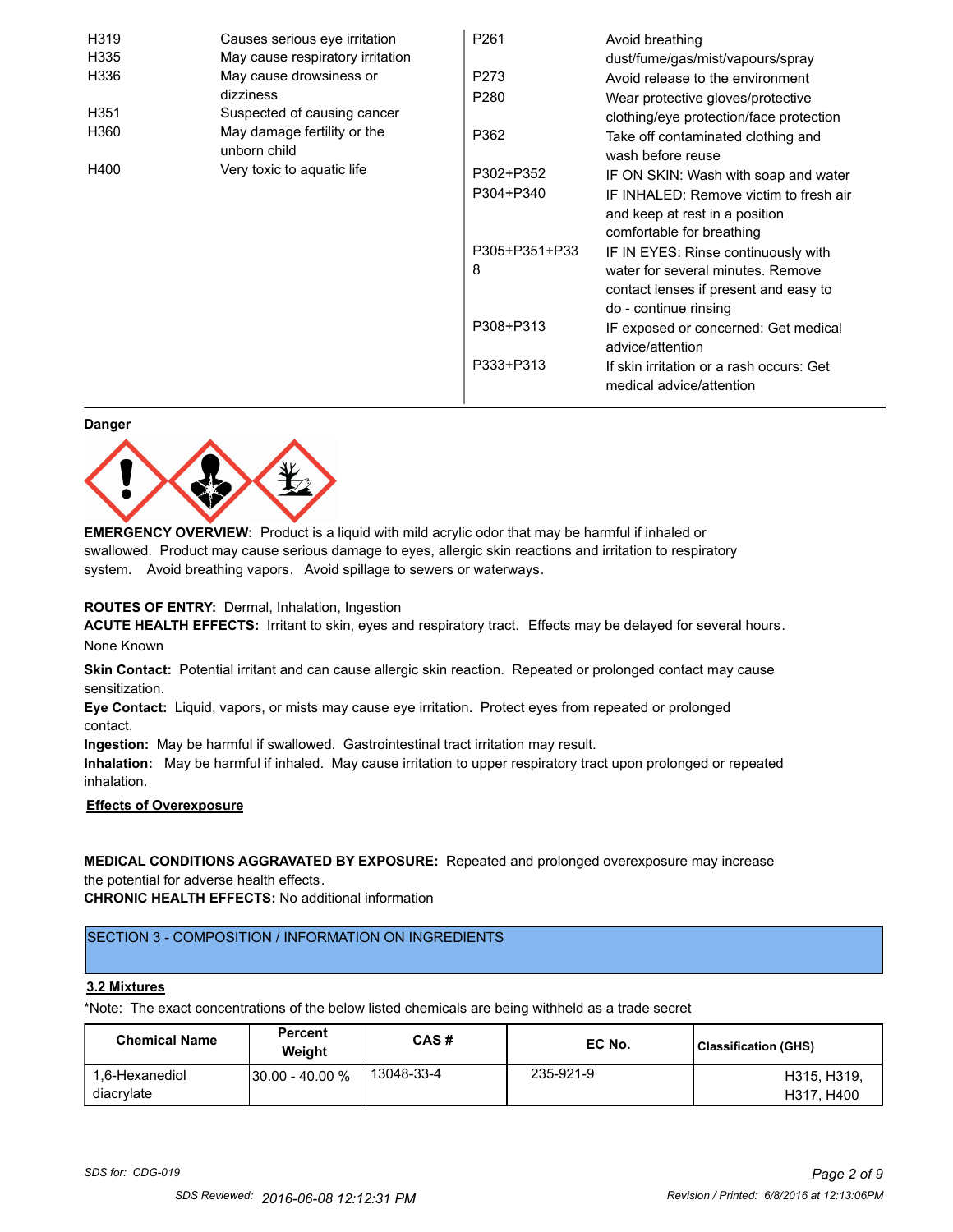| Tripropylene glycol<br>diacrylate | $15.00 - 10.00 %$ | 42978-66-5 | 256-032-2 | H315, H319,<br>H317, H335 |
|-----------------------------------|-------------------|------------|-----------|---------------------------|
| Benzophenone                      | $10.10 - 1.00 \%$ | 119-61-9   |           |                           |

## SECTION 4 - FIRST AID MEASURES

#### **4.1 Description of first aid measures**

**INHALATION:** Move subject to fresh air and keep warm. If subject is not breathing, administer artificial respiration. If breathing is difficult, have qualified personnel administer oxygen and get medical attention .

**EYE CONTACT:** Flush the eye and under lids with warm water for 15 minutes. Remove any contact lenses during the flushing. Get immediate medical attention if symptoms persist.

**SKIN CONTACT:** Remove and isolate contaminated clothing and shoes. Remove excess material from skin with clean cloth. Flush skin with running lukewarm water. Wash affected areas using mild soap.

**INGESTION:** If appreciable quantities are swallowed, seek immediate medical attention. Do NOT induce vomiting. Never give anything by mouth to an unconscious person.

#### SECTION 5 - FIRE FIGHTING MEASURES

#### **5.1 Extinguising Media**

Evacuate area of all non-emergency personell. Firefighters must wear full emergency equipment with self contained breathing apparatus. At elevated temperatures hazardous polymerization may occur causing container rupture and in extreme cases, explosion. Fight fires from upwind and cool intact containers with water spray or stream at maximum range.

## Flash Point: 100 C (212 F)

**FLAMMABLE/EXPLOSIVE LIMITS (Volume % in air):** Not established **EXTINGUISHING METHOD:** Water fog, carbon dioxide (CO2) or dry chemical

#### **5.2 Special Hazards arising from the substance or mixture:**

Thermal decomposition can lead to release of irritating gases and vapors

#### **5.3 Advice for firefighters**

## **Protective Equipment:**

Wear full emergency equipment with selfcontained breathing apparatus . Refer to Section 8

#### **5.4 Additional Information**

 Heating causes a rise in pressue, risk of bursting and combustion Shut off sources of ignition Carbon monoxide and carbon dioxide may form upon combustion

#### **OSHA CLASSIFICATION:** Class IIIB Combustible

#### SECTION 6 - ACCIDENTAL RELEASE MEASURES

## **6.1 Personal precautions, protective equipment and emergency procedures**

Remove all sources of ignition and ventilate area. Avoid skin and eye contact. Use respiratory protection.

#### **6.2 Environmental precautions**

Avoid release to the environment. Local authorities should be advised if significant spillages cannot be contained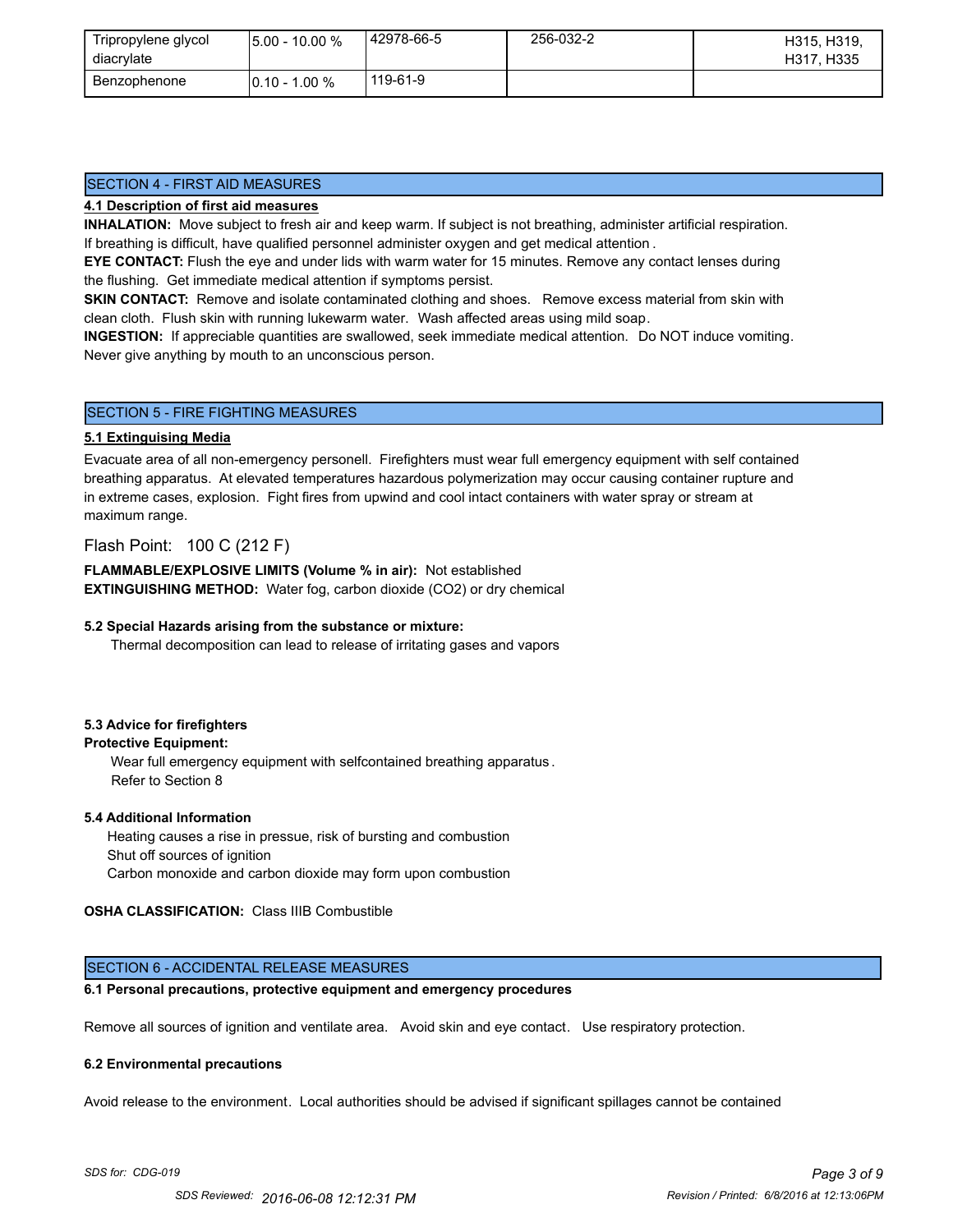#### **6.3 Methods and materials for containment and cleaning up**

 Absorb with inert materials such as dry clay or sand and place in closed container for disposal as solid waste in accordance with all applicable regulations.

#### SECTION 7 - HANDLING AND STORAGE

#### **7.1 Precautions for safe handling**

Avoid any unnecessary contact. Use protective clothing specified in Section 8.

#### **7.2 Conditions for safe storage, including and incompatibilities**

Store away from heat and sunlight to prevent spontaneous polymerization. Store below 90° F (32° C). Protect containers from physical damage. Storage of containers should conform to flammable and combustible liquid regulations.

## **SECTION 8 - EXPOSURE CONTROLS / PERSONAL PROTECTION**

#### **8.1 Control parameters**

**Exposure Limits:** Not established for mixture

| Chemical Name / CAS No.                         | <b>OSHA Exposure Limits</b> | <b>ACGIH Exposure Limits</b> | <b>Other Exposure Limits</b> |
|-------------------------------------------------|-----------------------------|------------------------------|------------------------------|
| 1,6-Hexanediol diacrylate<br>13048-33-4         |                             |                              |                              |
| Tripropylene glycol<br>diacrylate<br>42978-66-5 |                             |                              |                              |
| Benzophenone<br>119-61-9                        |                             |                              |                              |

#### **8.2 Exposure Controls**

**VENTILATION:** Provide natural or mechanical ventilation to minimize exposure. If practical, use local mechanical exhaust ventilation at sources of air contamination.

**EYE PROTECTION:** Use splash-proof safety goggles or safety glasses that are ANSI approved to prevent eye contact. Eyewash availability is also recommended.

**HAND PROTECTION:** Use nitrile, butyl or other gloves that are resistant to chemicals in Section 2. Replace immediately if punctured or torn or when a change of appearance (color, elasticity, shape) occurs . A minimum of 0.45mm thick gloves for long duration exposure (up to 4 hours) or mechanical handling activities; single use, disposable gloves for short duration exposures not exceeding 30 minutes or where splashes are likely, are recommended.

**RESPIRATORY PROTECTION:** Use of NIOSH/MSHA approved respirators is recommended where exposure limits may be exceeded. Consult the respirator manufacturer for appropriate type and application. **SKIN PROTECTION:** Protective or disposable outer clothing is recommended.

**Environmental Exposure Controls:** Avoid release to the environment. The product should not be allowed to enter drains, water courses or the soil.

| <b>SECTION 9 - PHYSICAL AND CHEMICAL PROPERTIES</b>       |                                   |                       |                   |  |
|-----------------------------------------------------------|-----------------------------------|-----------------------|-------------------|--|
| 9.1 Information on basic physical and chemical properties |                                   |                       |                   |  |
| Appearance:                                               | Liquid with moderate<br>viscosity | Odor:                 | Mild Acrylic odor |  |
| Vapor Pressure:                                           | Not Established                   | <b>Vapor Density:</b> | Heavier than Air  |  |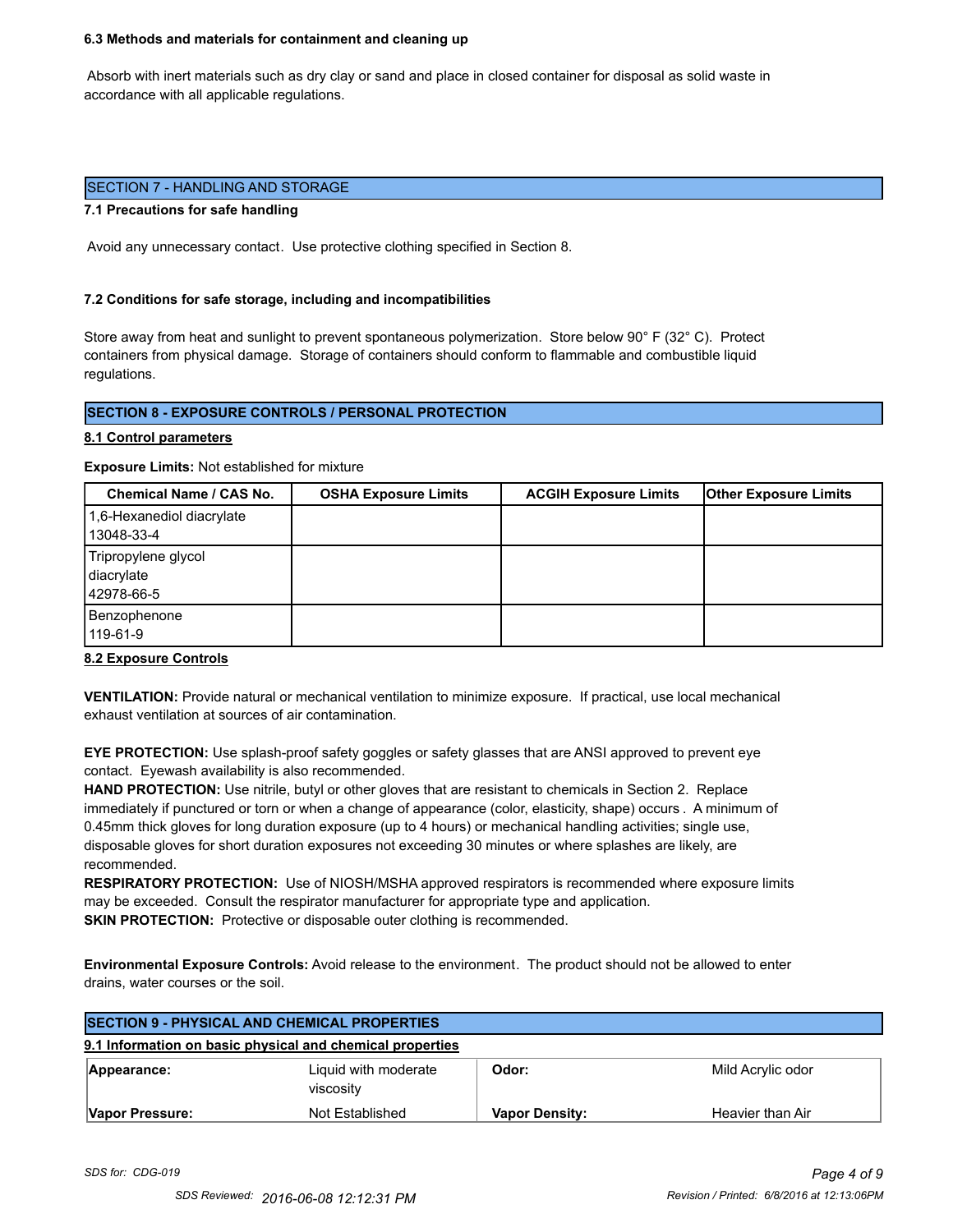| pH:                              | Not Established                | Formula KG / Gal                 | 4.22            |
|----------------------------------|--------------------------------|----------------------------------|-----------------|
| <b>Melting Point:</b>            | Not Available                  | <b>Freezing Point:</b>           | Not Available   |
| Solubility:                      | Not Soluble in Water           | <b>Boiling Range:</b>            | Not Available   |
| <b>Flash Point:</b>              | See section 5.1                | <b>Evaporation Rate:</b>         | <1              |
| Flammability:                    | See Section 5.4                | <b>Explosive Limits:</b>         | See Section 5.4 |
| Viscosity:                       | See Certificate of<br>Analysis | <b>Specific Gravity (SG)</b>     | 1.116           |
| Grams VOC less water:            | $< 1\%$                        | <b>Partition Coefficient</b>     | Not Available   |
| <b>Auto-Ignition Temperature</b> | Not Available                  | <b>Decomposition Temperature</b> | Not Available   |

## **SECTION 10 - REACTIVITY / STABILITY HAZARD DATA**

## **10.1 Reactivity**

None known

## **10.2 Chemical Stability**

This material is stable under recommended storage and handling conditions.

## **10.3 Possibility of hazardous reaction**

Under certain conditions (excess temperatures and contamination) hazardous polymerization may occur. Avoid high temperature and contamination with foreign materials.

## **10.4 CONDITIONS TO AVOID:**

Excessive heat, ignition sources and contamination with dirt and other foreign materials.

## **10.5 Incompatible Materials:**

Avoid contamination or inappropriate mixing with strong oxidizing agents, peroxides, strongly caustic materials and metal corrosion products including rust. Do not expose to UV light during storage.

#### **10.6 Hazardous decomposition products**

Thermal oxidation or pyrolysis (as in fire) may yield carbon dioxide, carbon monoxide and volatile organic fragments which are flammable, irritating or toxic.

#### Hazardous polymerization will not occur.

| <b>ISECTION 11 - TOXICOLOGICAL INFORMATION</b> |
|------------------------------------------------|
|                                                |

| <b>Component Toxicity:</b>                                                           |              |  |
|--------------------------------------------------------------------------------------|--------------|--|
| <b>Component Description</b><br><b>Oral, Dermal, Inhalation</b><br><b>Toxicity</b>   | Ecotoxocity: |  |
| 1,6-Hexanediol diacrylate<br>Oral:5.00 g/kg (Rat)<br>Dermal: 3,600.00 µL/kg (Rabbit) | N/A          |  |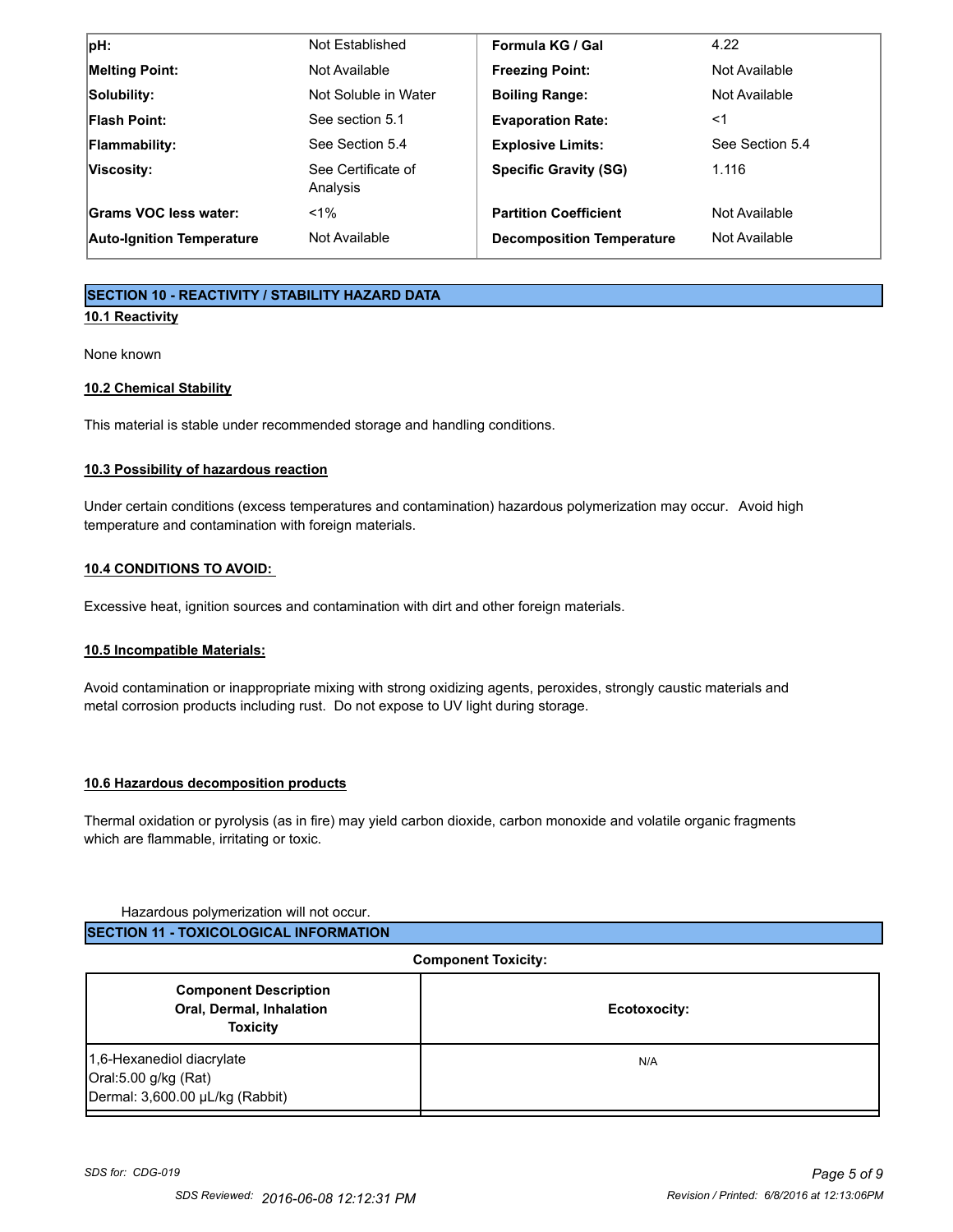| Tripropylene glycol diacrylate                  | 48 Hr EC50 Daphnia magna: 88.7 mg/L                             |
|-------------------------------------------------|-----------------------------------------------------------------|
| Oral:3,000.00 mg/kg (Rat)                       | 72 Hr EC50 Desmodesmus subspicatus: >28 mg/L                    |
| Benzophenone<br>Dermal: 3,535.00 mg/kg (Rabbit) | 96 Hr LC50 Pimephales promelas: 13.2 - 15.3 mg/L [flow-through] |

**TOXICOLOGICAL DATA:** Slightly Toxic by injestion. Prolonged or repeated exposure may result in sensitization. **LC50** - No additional information **LD50** - No additional information **MUTAGENICITY:** No additional information **REPRODUCTIVE EFFECTS:** No additional information **CARCINOGENICITY:**

Benzophenone: IARC: Possible human carcinogen OSHA: listed

Carcinogenicity:

#### **SECTION 12 - ECOLOGICAL INFORMATION**

#### **12.1 Toxicity**

No determination has been made on ecological impact. However, it is recommended to prevent contamination of the environment with this product, i.e. soil, landfills, drains, sewers, surface waters, etc.

#### **12.2 Persistence and degradability**

No determination has been made on ecological impact. however, it is highly recommended to prevent contamination of the environment with this product, i.e. soil, landfills, drains, sewers, surface waters, etc

#### **12.3 Bioaccumulative potential**

No determination has been made on ecological impact. However, it is highly recommended to prevent contamination of the environment with this product, i.e. soil, landfills, drains, sewers, surface waters, etc.

#### **12.4 mobility in soil**

No determination has been made on ecological impact. However, it is highly recommended to prevent contamination of the environment with this product, e.i. soil, landfille, drains, sewers, surface waters, etc.

#### **SECTION 13 - DISPOSAL CONSIDERATIONS**

#### **13.1 Waste Water methods**

If material becomes a waste, it does not meet the criteria of a hazardous waste as defined under the Resource Conservation and Recovery Act (RCRA) 40 CFR 261 as supplied. Dispose of this material in accordance with all applicable federal, state, provincial, and local laws and regulations.

#### **SECTION 14 - TRANSPORTATION INFORMATION**

Transport this product in accordance with all applicable laws and regulations . This product, as supplied, is not regulated nor classified as a hazardous material/dangerous good by United States Department of Transportation (DOT), the International Civil Aviation Organization (ICAO), the International Maritime Organization (IMO), the Canadian Transportation of Dangerous Goods Act (TDG), or the International Air Transport Association (IATA) .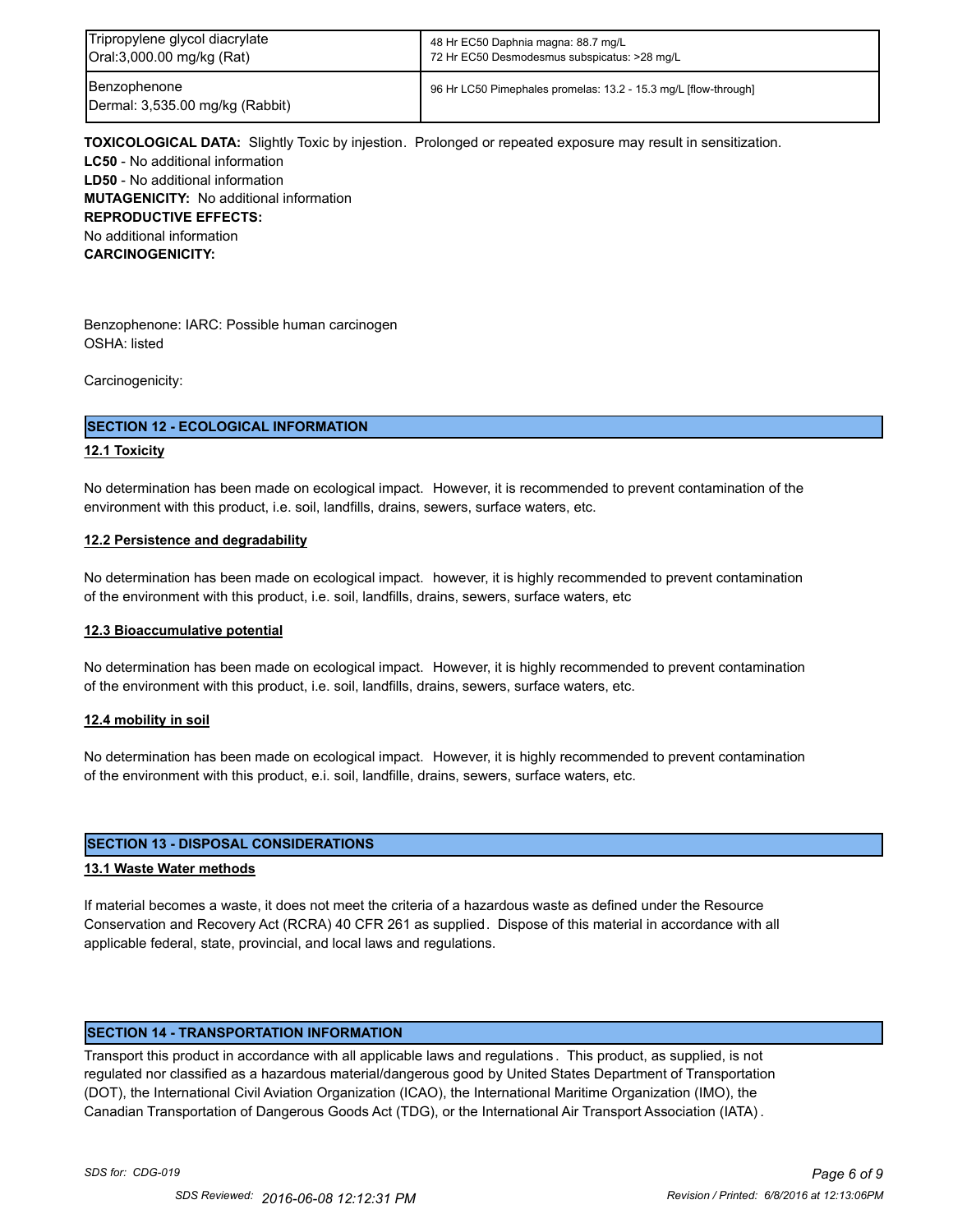**14.2 UN Proper Shipping Name:** Not Applicable

**14.3 Transport Hazard Class:** Not Applicable **DOT (49 CFR)/IATA/IMDG Hazard Class:** Not Applicable

 **14.4 Packing Group:** Not Applicable

#### **SECTION 15 - REGULATORY INFORMATION**

#### **15.1 Safety, Health and Environmental regulations / legislation specific for the substance or mixture**

This safety data sheet has been formatted to the best of our ability in accordance to Directive 67/548/EEC or Directive 1999/45EC, American National Standards Institute (ANSI) and contains hazard criteria and all information required by the Canadian Controlled Products Regulation (CPR) in regard to this product.

**Clean Air Act - Ozone Depleting Substances (ODS):** This product and its components do not contain Ozone Depleting Substances.

**Canadian Inventory Status:** Components of this product are currently listed on the Canadian Domestic Substance List (DSL) or the Canadian Non-Domestic Substance List (NDSL).

**Coalition of Northeastern Governors (CONEG):** This product meets the requirements of CONEG pertaining to heavy metals total content of no more than 100 PPM. No heavy metals are added as a part of the formulation, but raw materials may contain residual parts per million as naturally occurring elements.

**European Inventory Status:** Components of this product are listed on the European Inventory of Existing Commercial Substances (EINECS), the European List of Notified Chemical Substances (ELINCS), or are exempt from being listed.

**Food and Drug Administration (FDA) Food Packaging Status:** Components of this product have not been cleared by FDA for use in food packaging and/or other applications as an indirect food additive .

**European Union Directive 2011/65/EC Restriction of Hazardous Substances (RoHS):** This product is in compliance with the requirements of the RoHS2 Directive.

#### **California Proposition 65 RTK:**

The following components of this mixture are listed under California Proposition 65:

Benzophenone 119-61-9 0.1 to 1.0 % Carcinogen

If CAS numbers 13463-67-7 and/or 1333-86-4 are listed they are not supplied in respirable form.

**REACH** : This product is compliant with the registration of the REACH Regulation (EC) No. 1907/2006 as all its components are either excluded, exempt and/or preregistered.

The following Substances of Very High Concern are present (updated December 17, 2015 to review for the 168 SVHC)

- None

- None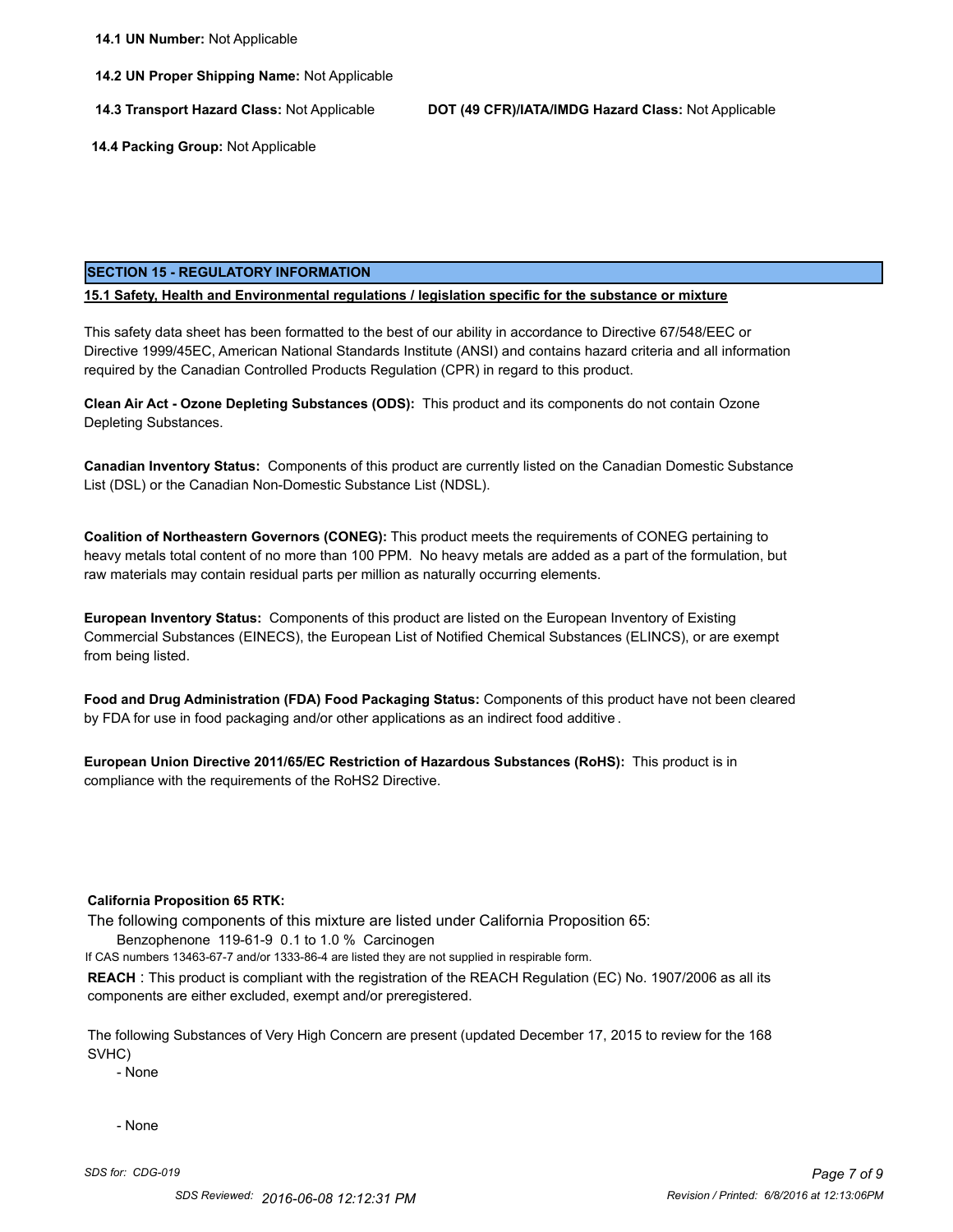#### **Superfund Amendments and Reauthorization Act of 1986 (SARA) Title III: Section 302:**

- None

#### **Superfund Amendments and Reauthorization Act of 1986 (SARA) Title III: SARA 313:**

 This product contains the following components that are regulated under the Toxic Chemical Release Reporting requirements 40 CFR 372:

- None

**Global Inventories:** The components of these products are listed in the following or exempt from listing:

| Europe (EINECS):     | Yes        |
|----------------------|------------|
| USA (TSCA):          | Yes        |
| Canada (DSL):        | Yes        |
| Japan (ENCS):        | Yes        |
| Philippines (PICCS): | Yes        |
| China (IECSC):       | Yes        |
| Australia (AICS):    | <b>Yes</b> |
| Korea (KECI):        | Yes        |
| New Zealand (NZloC): | Yes        |
| Taiwan (ECSI):       | Yes        |
|                      |            |



**HMIS® ratings** are a registered trade and service mark of the National Paint and Coatings Association with the following scale:

- \* = Chronic health effect PPE Index
- $4 =$  Severe Hazard  $A =$  Safety Glasses
- $3 =$  Serious Hazard  $B =$  Safety Glasses and Gloves
- 2 = Moderate Hazard C = Safety Glasses, Gloves and Protective Apron
- 1 = Slight Hazard D = Face Shield, Gloves and Protective Apron
- 0 = Minimal Hazard E = Safety Glasses, Gloves and Respirator

## **Definitions**

- TWA Time Weighted Average
- TLV Threshold Limit Value
- STEL Short Term Exposure Limit
- CAS# Chemical Abstract Service Number
- NTP National Toxicology Program
- PEL Permissible Exposure Limit
- IARC International Agency for Research on Cancer
- ANSI American National Standards Institute